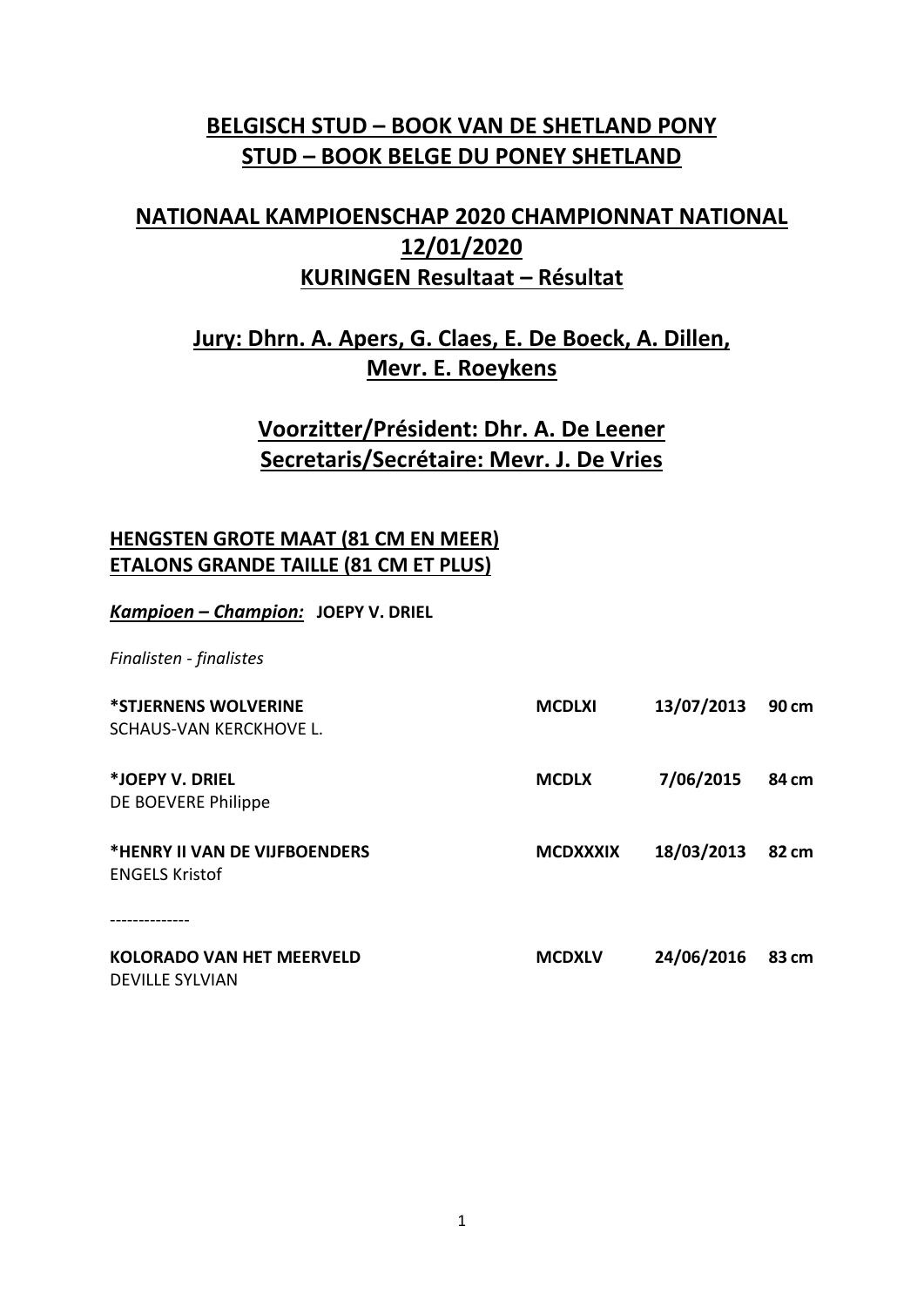### **HENGSTEN MIDDEN MAAT (76 CM – 80 CM) ETALONS TAILLE MOYENNE (76 CM – 80 CM)**

### *Kampioen – Champion:* **JASMIN VAN DE ZANDHOVEN**

*Finalisten - finalistes*

| *KING VAN T WITVEN<br><b>ROMMENS Bart</b>                             | <b>MCDXLIV</b>  | 18/05/2016 | 80 cm |
|-----------------------------------------------------------------------|-----------------|------------|-------|
| *GERT DE VALK<br><b>VYNCKE Christophe</b>                             | <b>MCCCLXX</b>  | 1/05/2012  | 79 cm |
| *JASMIN VAN DE ZANDHOVEN<br><b>VAN DENDER Eddy</b>                    | <b>MCDXXIII</b> | 28/05/2015 | 76 cm |
|                                                                       |                 |            |       |
| <b>SPEEDFIRE EL SARAJA</b><br><b>BEAUTY GREEN BVBA (BOSMANS) Marc</b> | <b>MCCCLXC</b>  | 25/04/2007 | 77 cm |
| <b>GROZER VAN T KLAVERBOS</b>                                         | <b>MCCCLXC</b>  | 29/03/2012 | 77 cm |
| <b>WILLEMS GIANNI</b>                                                 |                 |            |       |
| <b>HALSTOCK COMET</b><br><b>BEAUTY GREEN BVBA (BOSMANS) Marc</b>      | <b>MCCCLXX</b>  | 19/05/2013 | 77 cm |
| <b>JOLDO VAN T KLAVERBOS</b><br>BEAUTY GREEN BVBA (BOSMANS) Marc      | <b>MCDXVII</b>  | 25/04/2015 | 76 cm |
| <b>HENGSTEN KLEINE MAAT (75 CM EN MINDER)</b>                         |                 |            |       |
|                                                                       |                 |            |       |
| <b>ETALONS PETITE TAILLE (75 CM ET MOINS)</b>                         |                 |            |       |
| Kampioen – Champion:<br><b>HAPPY-BOY VAN T BARREELTJE</b>             |                 |            |       |

| *IEFKEN VAN STAL EPONA | <b>MCCCLXC</b> | 26/04/2014 73 cm |  |
|------------------------|----------------|------------------|--|
| <b>ENGELS TESSY</b>    |                |                  |  |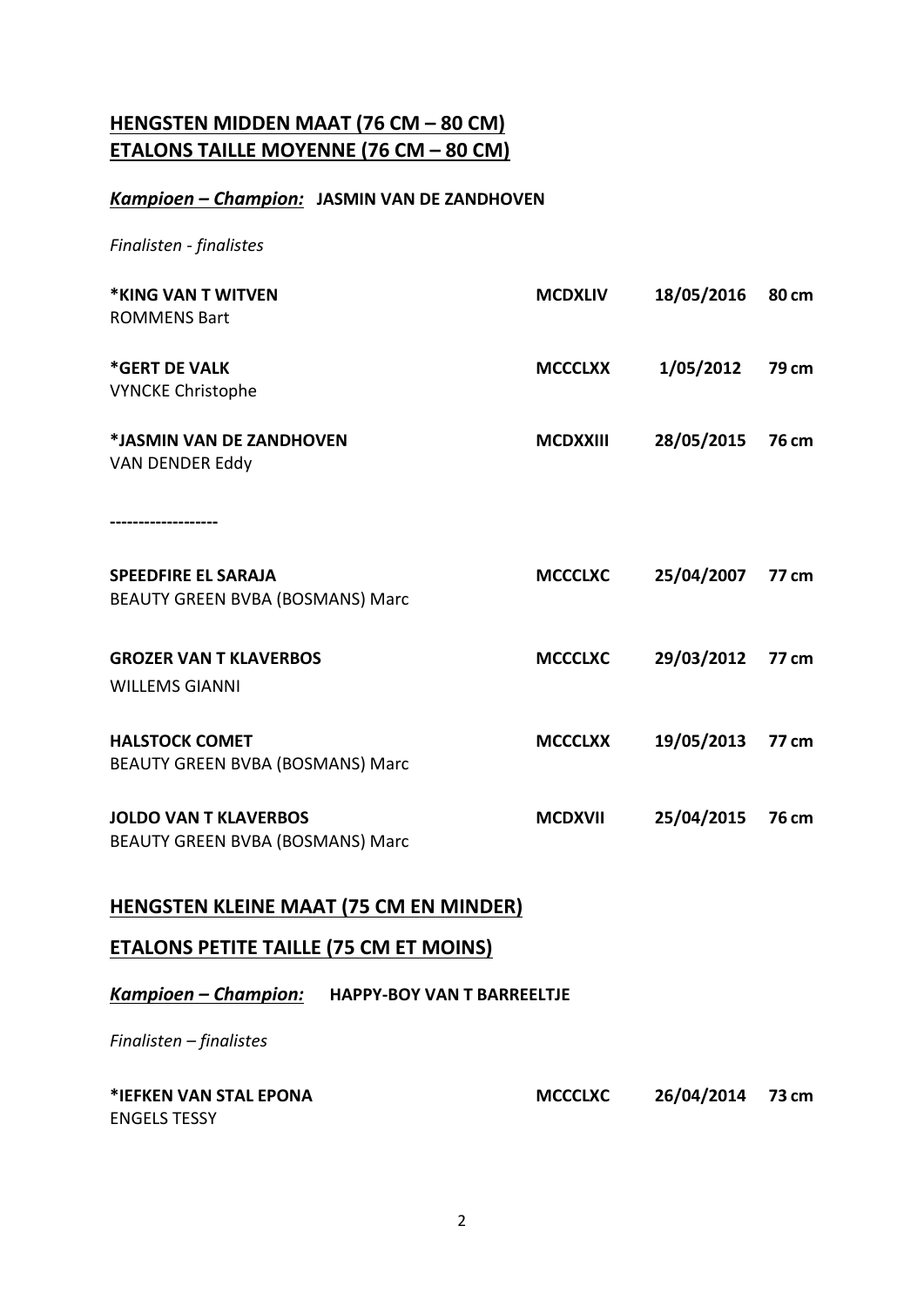| *HAPPY-BOY VAN T BARREELTJE<br><b>BOVYN DIRK</b>         | <b>MCCCLXX</b>  | 12/07/2013 | 72 cm        |
|----------------------------------------------------------|-----------------|------------|--------------|
| *DARTAGNAN DU MURY-MARAIS<br><b>LAENEN WIM</b>           | <b>MCCLXXIV</b> | 16/05/2009 | <b>72 cm</b> |
| *JERBY DE KALYMA<br>SCHAUS-VAN KERCKHOVE L.              | <b>MCDXXIII</b> | 4/04/2015  | 71 cm        |
| <b>HECTOR VAN NINDE</b><br><b>BOVYN DIRK</b>             | <b>MCCCLXX</b>  | 15/05/2013 | 73 cm        |
| <b>IBE DE CHAMPERT</b><br><b>DE GRAEVE Rene</b>          | <b>MCCCLXC</b>  | 15/05/2014 | 73 cm        |
| <b>JEMPY VAN T KLEINREESHOF</b><br><b>WYERS JOS</b>      | <b>MCDLIX</b>   | 21/05/2015 | 71 cm        |
| <b>JACK VAN HET HAGENHOF</b><br><b>VYNCKE Christophe</b> | <b>MCDXXX</b>   | 26/06/2015 | 71 cm        |

### **HENGSTEN SUPER MINI MAAT (70 CM EN MINDER) ETALONS SUPER PETITE TAILLE (75 CM ET MOINS)**

#### *Kampioen – Champion:* **ILIAS DU MURY-MARAIS**

| *HOURRA DU MURY-MARAIS<br><b>VAN LINT - SATERDAG</b> | <b>MCCCLXX</b> | 25/05/2013 | 70 cm |
|------------------------------------------------------|----------------|------------|-------|
| *ILIAS DU MURY-MARAIS<br>DUFZ Frederic               | <b>MCDXXX</b>  | 9/05/2014  | 69 cm |
| *JB DU MURY-MARAIS<br>DUFZ Frederic                  | <b>MCDXXIV</b> | 9/05/2015  | 68 cm |
|                                                      |                |            |       |
| <b>ESTRAGON DE KALYMA</b><br>SCHAUS-VAN KERCKHOVE L. | <b>MCCCXXX</b> | 9/04/2010  | 69 cm |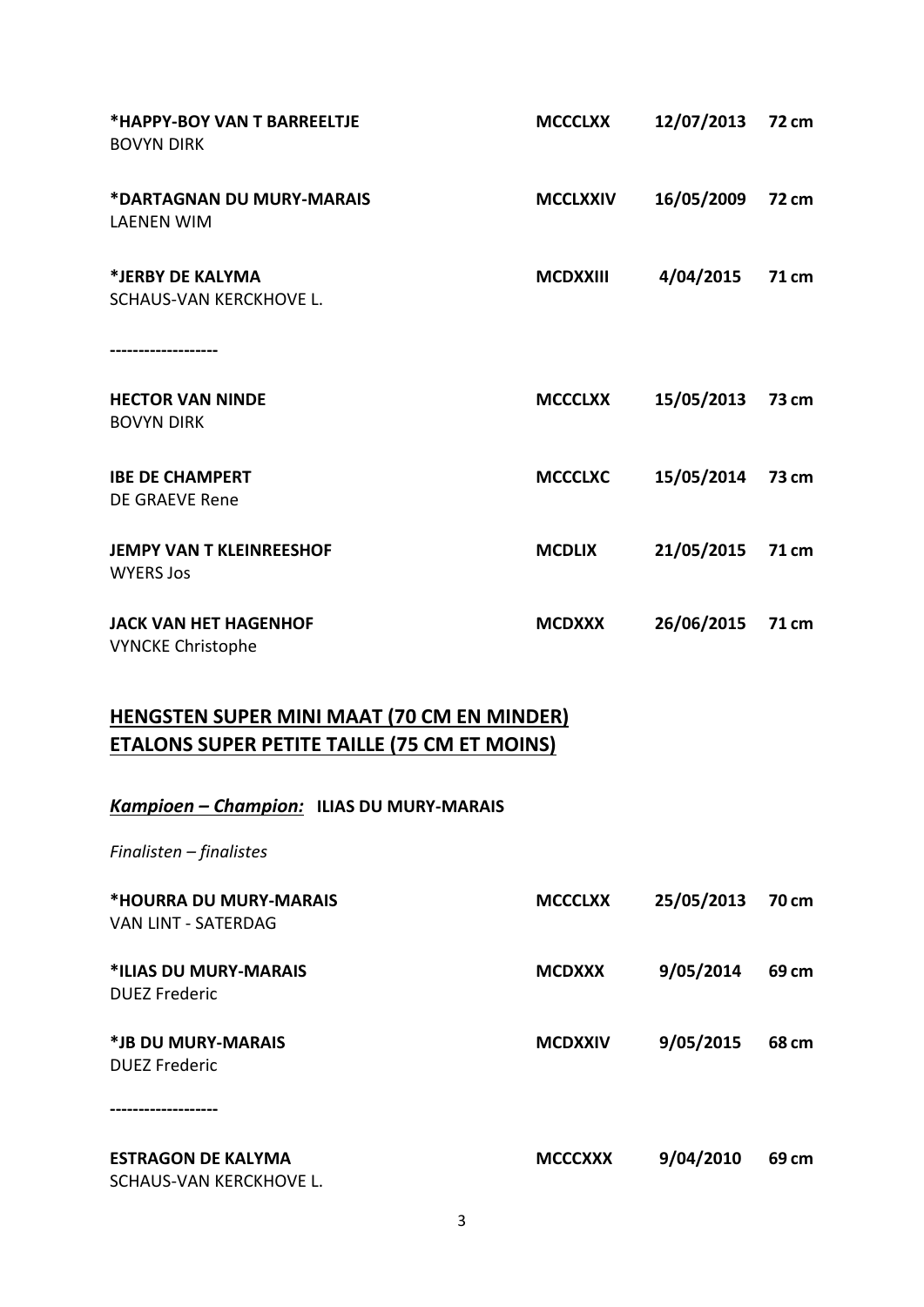### **MERRIES GROTE MAAT (81 CM EN MEER) JUMENTS GRANDE TAILLE (81 CM ET PLUS)**

# *Kampioene – Championne:* **GALA VAN DE CASTERHOF**

#### **REEKS A – SERIE A**

| *C EST TRES BELLE V. STAL NIEUWEMOED<br><b>VYNCKE Christophe</b> | 7024 | 2/07/2009  | 98 cm |
|------------------------------------------------------------------|------|------------|-------|
| *CIBOULETTE DES PEREES<br>LEFEBVRE-VAN CUTSEM Isabelle           | 4564 | 15/04/2008 | 86 cm |
| *JASMINE VAN DE HUTTE<br>VAN DE PUTTE JASPER                     | 6030 | 14/04/2015 | 84 cm |
| <br><b>KARA DE KALYMA</b><br><b>SCHAUS Mme.</b>                  | 7000 | 17/05/2016 | 87 cm |
| EEFJE V/H DUURSCHENBOSCH<br><b>ENGELS Kristof</b>                | 4773 | 16/05/2011 | 87 cm |
| <b>FRANCHELLE VAN T TERP</b><br><b>ENGELS Kristof</b>            | 6035 | 4/05/2012  | 86 cm |
| <b>KIRSTEN VAN DE HUTTE</b><br><b>BRANS-MOSSOUX R.</b>           | 6088 | 27/04/2016 | 85 cm |
| <b>KARIA VAN DE MEERHEUVEL</b><br><b>ROOX KEVIN</b>              | 6090 | 1/05/2016  | 84 cm |
| <b>REEKS B - SERIE B</b>                                         |      |            |       |
| Finalisten - finalistes                                          |      |            |       |
| *IRIS VAN HET RHODELAND<br>DE BOEVERE Philippe                   | 5027 | 20/04/2014 | 83 cm |
| *GALA VAN DE CASTERHOF<br><b>ENGELS Kristof</b>                  | 5004 | 20/06/2013 | 83 cm |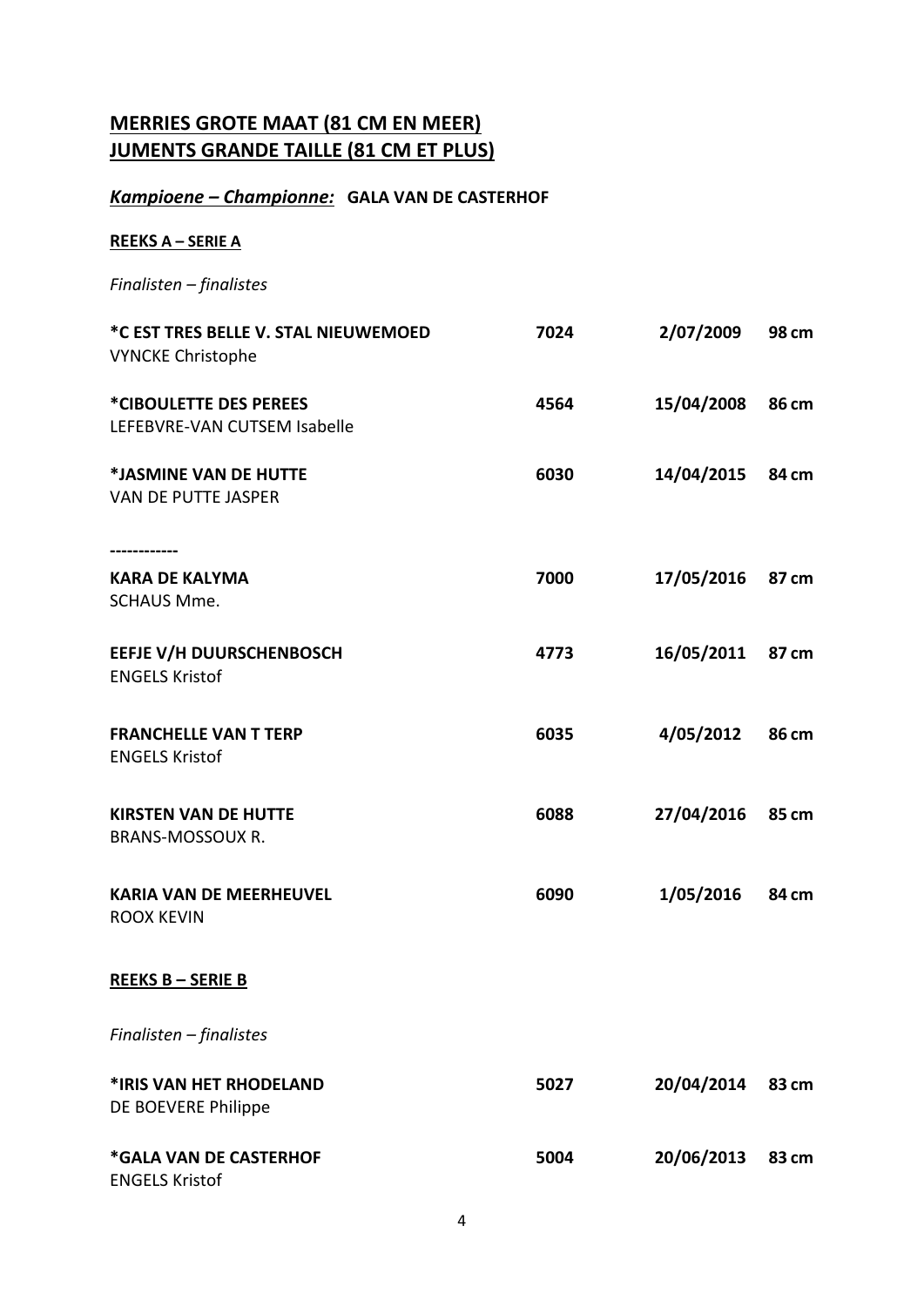| *GEESJE V/D VILDERDIJK<br><b>VAN DENDER Eddy</b>                                                                                         | 4970 | 15/05/2013 83 cm |       |
|------------------------------------------------------------------------------------------------------------------------------------------|------|------------------|-------|
| *ISAURA VAN T SNEPKE<br><b>VERDOODT William</b>                                                                                          | 5057 | 24/04/2014 81 cm |       |
| <b>FIENTJE VAN T SNEPKE</b><br><b>VERDOODT William</b>                                                                                   | 4792 | 19/04/2011       | 82 cm |
| <b>GINI VAN DE HUTTE</b><br>VAN DE PUTTE JASPER                                                                                          | 4830 | 4/06/2012 82 cm  |       |
| <b>HELAWI GOLDEN BELL FLOWER</b><br>BEAUTY GREEN BVBA (BOSMANS) Marc                                                                     | 4942 | 26/04/2013 82 cm |       |
| <b>KATE VAN HET RHODELAND</b><br>DE BOEVERE Philippe                                                                                     | 7012 | 26/06/2016 82 cm |       |
| <b>SNELSMORE RUBY TUESDAY</b><br><b>ENGELS Kristof</b>                                                                                   | 5039 | 19/04/2014       | 82 cm |
| MERRIES MIDDEN MAAT (76 CM $-$ 80 CM)<br><b>JUMENTS TAILLE MOYENNE (76 CM - 80 CM)</b><br>Kampioene - Championne: KIKI VAN DE MOLENSTEDE |      |                  |       |
| <b>REEKS A - SERIE A</b>                                                                                                                 |      |                  |       |
| Finalisten - finalistes<br>*HEOLYNE DES PEREES<br>LEFEBVRE-VAN CUTSEM Isabelle                                                           | 5018 | 18/05/2013       | 80 cm |
| *KISS VAN HET RHODELAND<br>DE BOEVERE Philippe                                                                                           | 7020 | 30/03/2016       | 79 cm |
| <b>*KARCA VAN T KLAVERBOS</b><br>BEAUTY GREEN BVBA (BOSMANS) Marc                                                                        | 7001 | 28/04/2016       | 79 cm |
| <b>GARCA VAN T KLAVERBOS</b><br>BEAUTY GREEN BVBA (BOSMANS) Marc                                                                         | 4877 | 12/06/2012       | 80 cm |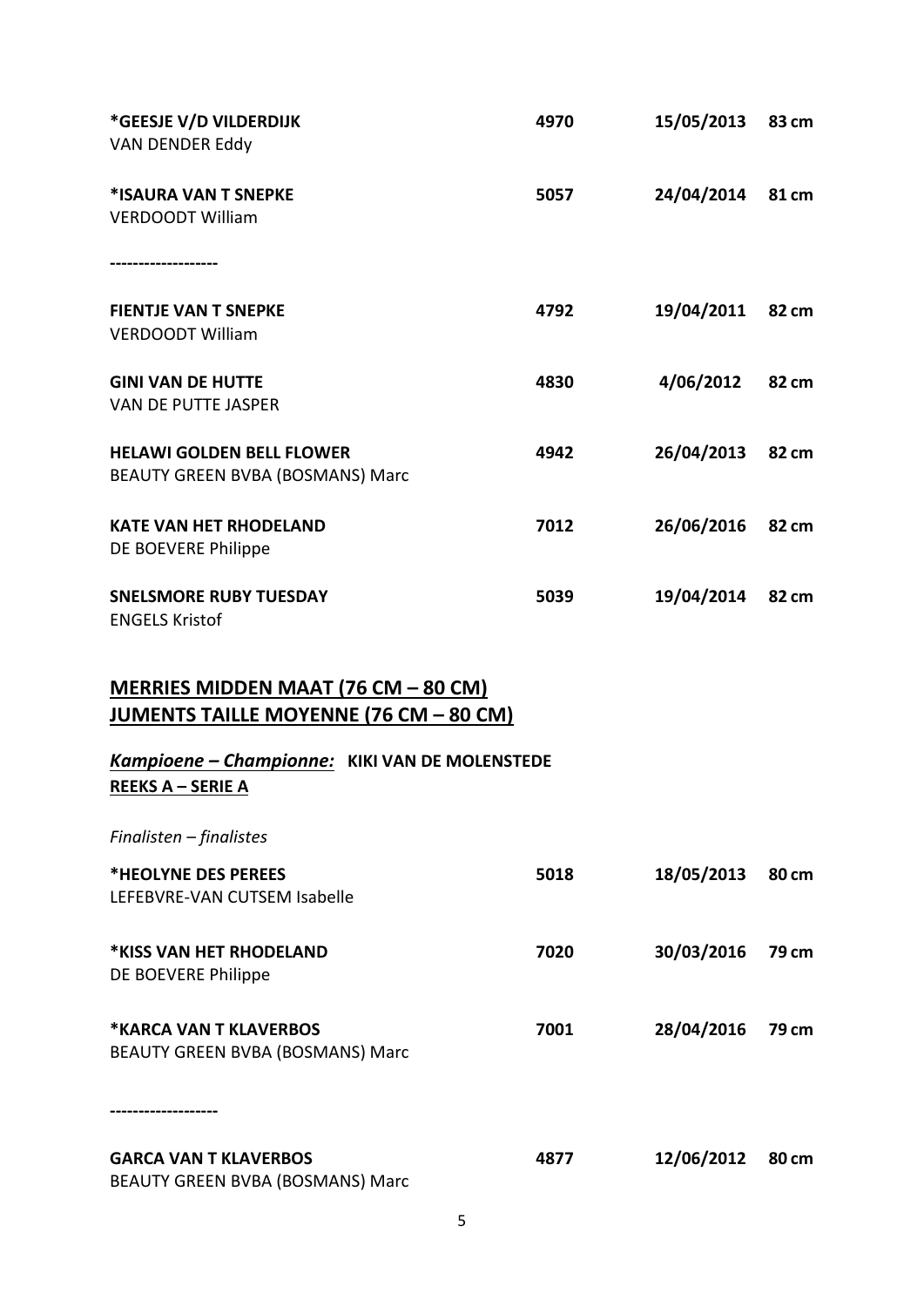| <b>FEMKA VAN T RIBOHOF</b><br><b>BRANS-MOSSOUX R.</b>            | 4734 | 10/05/2011       | 80 cm |
|------------------------------------------------------------------|------|------------------|-------|
| <b>INNEKE VAN HET RHODELAND</b><br>DE BOEVERE Philippe           | 5033 | 27/04/2014       | 80 cm |
| <b>FINESSE VAN DE MOLENSTEDE</b><br>DE GRAEVE Rene               | 4780 | 19/05/2011 79 cm |       |
| <b>JAVANAIS VAN T ROSSEMS HOF</b><br><b>COSTANZO SANDY</b>       | 6053 | 30/06/2015       | 79 cm |
| <b>REEKS B - SERIE B</b>                                         |      |                  |       |
| Finalisten - finalistes                                          |      |                  |       |
| *HELGE VAN HET RHODELAND<br>DE BOEVERE Philippe                  | 4945 | 2/05/2013        | 79 cm |
| *KIKI VAN DE MOLENSTEDE<br><b>DE GRAEVE Rene</b>                 | 7025 | 22/04/2016       | 78 cm |
| *GRIETJE VAN T SNEPKE<br><b>VERDOODT William</b>                 | 4871 | 3/04/2012        | 77 cm |
| <b>DIANA VAN T KLAVERBOS</b><br>BEAUTY GREEN BVBA (BOSMANS) Marc | 4578 | 19/03/2009       | 78 cm |
| <b>DORIENTJE VAN HET HAGENHOF</b><br><b>VYNCKE Christophe</b>    | 4522 | 1/04/2009        | 78 cm |
| <b>KITA VAN T KLAVERBOS</b><br>BEAUTY GREEN BVBA (BOSMANS) Marc  | 6097 | 3/07/2016        | 78 cm |
| <b>HAPPY DE KALYMA</b><br>SCHAUS-VAN KERCKHOVE L.                | 4915 | 17/04/2013       | 78 cm |

### **REEKS C – SERIE C**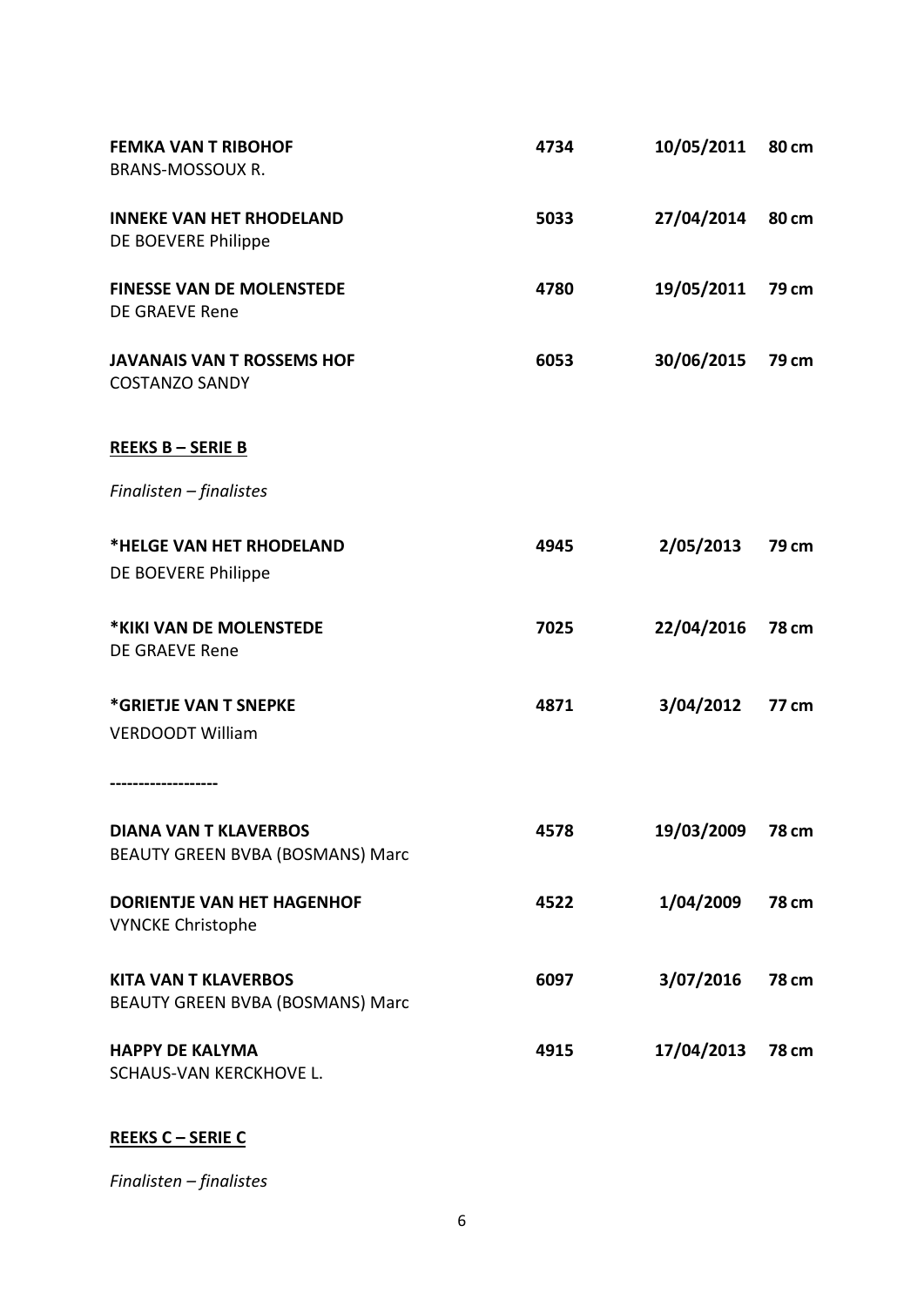| *INDY VAN DE HUTTE<br>VAN DE PUTTE JASPER                 | 5058 | 15/06/2014 | 77 cm |
|-----------------------------------------------------------|------|------------|-------|
| *JIJI DE KALYMA<br>SCHAUS-VAN KERCKHOVE L.                | 6011 | 6/05/2015  | 76 cm |
| *JASMIEN VAN HET KOYENNEHOF<br><b>ROOX KEVIN</b>          | 5099 | 20/05/2015 | 76 cm |
| <b>WIENEKE V.D. RIETHOEVE</b><br><b>ROOX KEVIN</b>        | 4508 | 11/05/2005 | 77 cm |
| <b>KERSWELL LILIA</b><br>BEAUTY GREEN BVBA (BOSMANS) Marc | 5087 | 22/04/2014 | 77 cm |
| <b>BRIT VAN 'T SNEPKE</b><br><b>VERDOODT William</b>      | 4401 | 20/05/2007 | 77 cm |
| <b>KAYLIE VH MEERVELD</b><br><b>ENGELS Kristof</b>        | 7021 | 6/06/2016  | 76 cm |

### **MERRIES KLEINE MAAT (75 CM EN MINDER) JUMENTS PETITE TAILLE (75 CM ET MOINS)**

### *Kampioene – Championne:* **KATOOTJE VAN DE MOLENWEG**

#### **REEKS A – SERIE A**

*Finalisten – finalistes*

| *DOUTTA VAN T KLAVERBOS<br><b>BEAUTY GREEN BVBA (BOSMANS) Marc</b> | 4599 | 24/05/2009       | 75 cm |
|--------------------------------------------------------------------|------|------------------|-------|
| *KATOOTJE VAN DE MOLENWEG<br><b>COSTANZO SANDY</b>                 | 6075 | 22/07/2016 75 cm |       |
| *KYRA VAN TH ROOBAERTHOF<br><b>VAN DENDER Nick</b>                 | 6065 | 23/04/2016 75 cm |       |

**-------------------**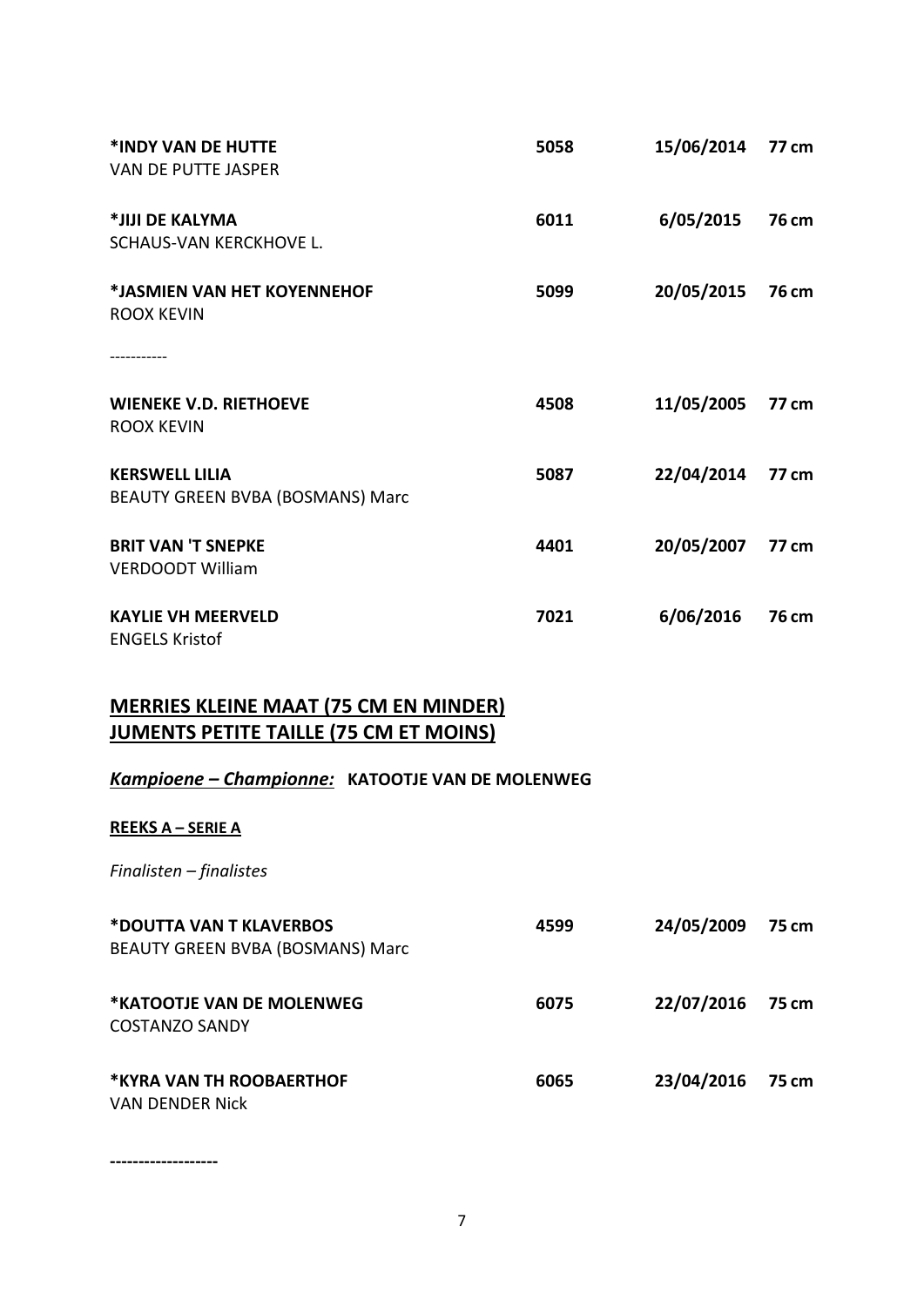| <b>KATINKA VAN HET MEERVELD</b><br><b>ENGELS Kristof</b>                                                | 7016 | 19/05/2016 | 75 cm |
|---------------------------------------------------------------------------------------------------------|------|------------|-------|
| <b>KYRA VAN T SNEPKE</b><br><b>VERDOODT William</b>                                                     | 7027 | 21/04/2016 | 75 cm |
| <b>FLEUR VAN HET HAGENHOF</b><br><b>VYNCKE Christophe</b>                                               | 4716 | 11/06/2011 | 74 cm |
| <b>REEKS B-SERIE B</b>                                                                                  |      |            |       |
| Finalisten - finalistes                                                                                 |      |            |       |
| *JASMINE DE VALK<br><b>COSTANZO SANDY</b>                                                               | 5072 | 10/05/2015 | 74 cm |
| <b>*FEE VAN DE VLIKKENBERG</b><br><b>ROOX KEVIN</b>                                                     | 4707 | 26/03/2011 | 73 cm |
| *HENNA VD MOERPLAS<br>VAN DENDER Eddy                                                                   | 6081 | 9/05/2013  | 72 cm |
| ------------<br><b>GOOD LUCK VAN DE VLIKKENBERG</b><br><b>ROOX KEVIN</b>                                | 4812 | 28/04/2012 | 73 cm |
| <b>HIRONDELLE VAN T ROSSEMS HOF</b><br>VAN DE PUTTE JASPER                                              | 4954 | 29/04/2013 | 73 cm |
| <b>KELENA VAN T KLAVERBOS</b><br>BEAUTY GREEN BVBA (BOSMANS) Marc                                       | 7003 | 24/03/2016 | 72 cm |
| <b>MERRIES SUPER MINI MAAT (70 CM EN MINDER)</b><br><b>JUMENTS SUPER PETITE TAILLE (70 CM ET MOINS)</b> |      |            |       |
| Kampioene - Championne: JIPKE MAINLAND                                                                  |      |            |       |
| Finalisten - finalistes                                                                                 |      |            |       |
| *JIPKE MAINLAND                                                                                         | 5086 | 22/05/2015 | 70 cm |

LAENEN WIM